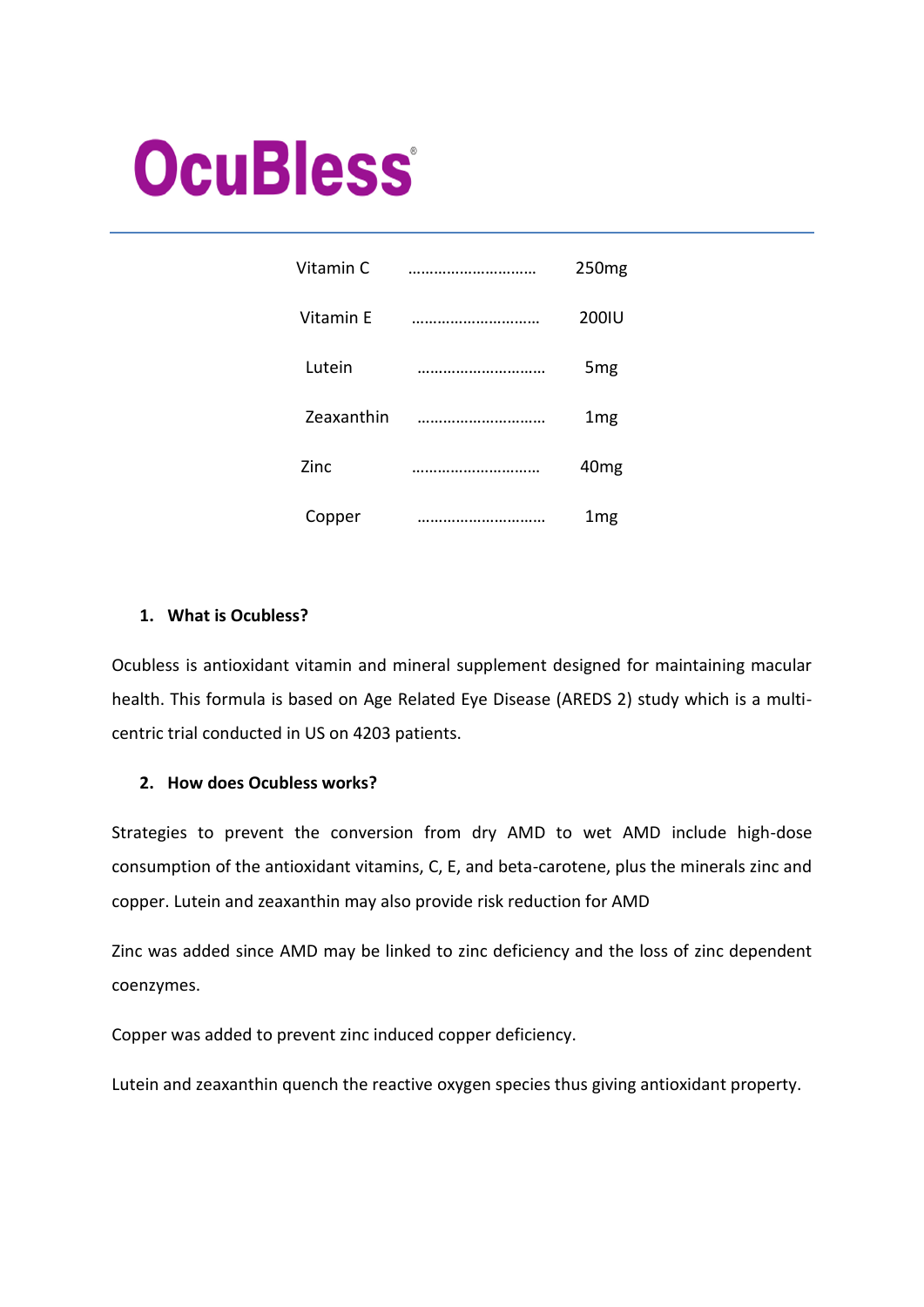#### **3. What are lutein, zeaxanthin, and beta-carotene?**

Lutein, zeaxanthin, and beta-carotene belong to a family of nutrients known as carotenoids. Carotenoids are made by plants and are enriched in green leafy vegetables. They can be stored in animal tissues and are found at relatively low levels in animal-based foods. In the body, beta-carotene is used to make vitamin A, which is required by the retina to detect light and convert it into electrical signals. Beta-carotene itself is not found in the eye. In contrast, lutein and zeaxanthin are found in the retina and lens, where they may act as natural antioxidants and help absorb damaging, high-energy blue and ultraviolet light.

#### **4. What is age-related macular degeneration (AMD)?**

Age-related macular degeneration (AMD) is an eye disease that can blur the center of your vision. If you have intermediate AMD in 1 or both eyes, special dietary supplements can help slow down vision loss.

#### **5. Who should take Ocubless?**

Ocubless is a dietary supplement to reduce the risk of progression in people with moderate to advanced age-related macular degeneration (AMD). Beta carotene free formula makes it safe for smokers, former smokers, and non-smokers.

#### **6. What are the precautions to be taken while using Ocubless?**

Do not take this medication with milk, other dairy products, calcium supplements, or antacids that contain calcium. Calcium may make it harder for your body to absorb certain ingredients of the multivitamin. Ocubless should not be administrated to patient with gallbladder disease or Wilson's disease and bleeding disorders. Absorption of lutein from supplementation might decrease in people with cystic fibrosis.

#### **7. How to take Ocubless?**

Take 2 soft gel capsule daily; 1 in the morning; 1 in the evening with food or as directed by dietician or healthcare professional.